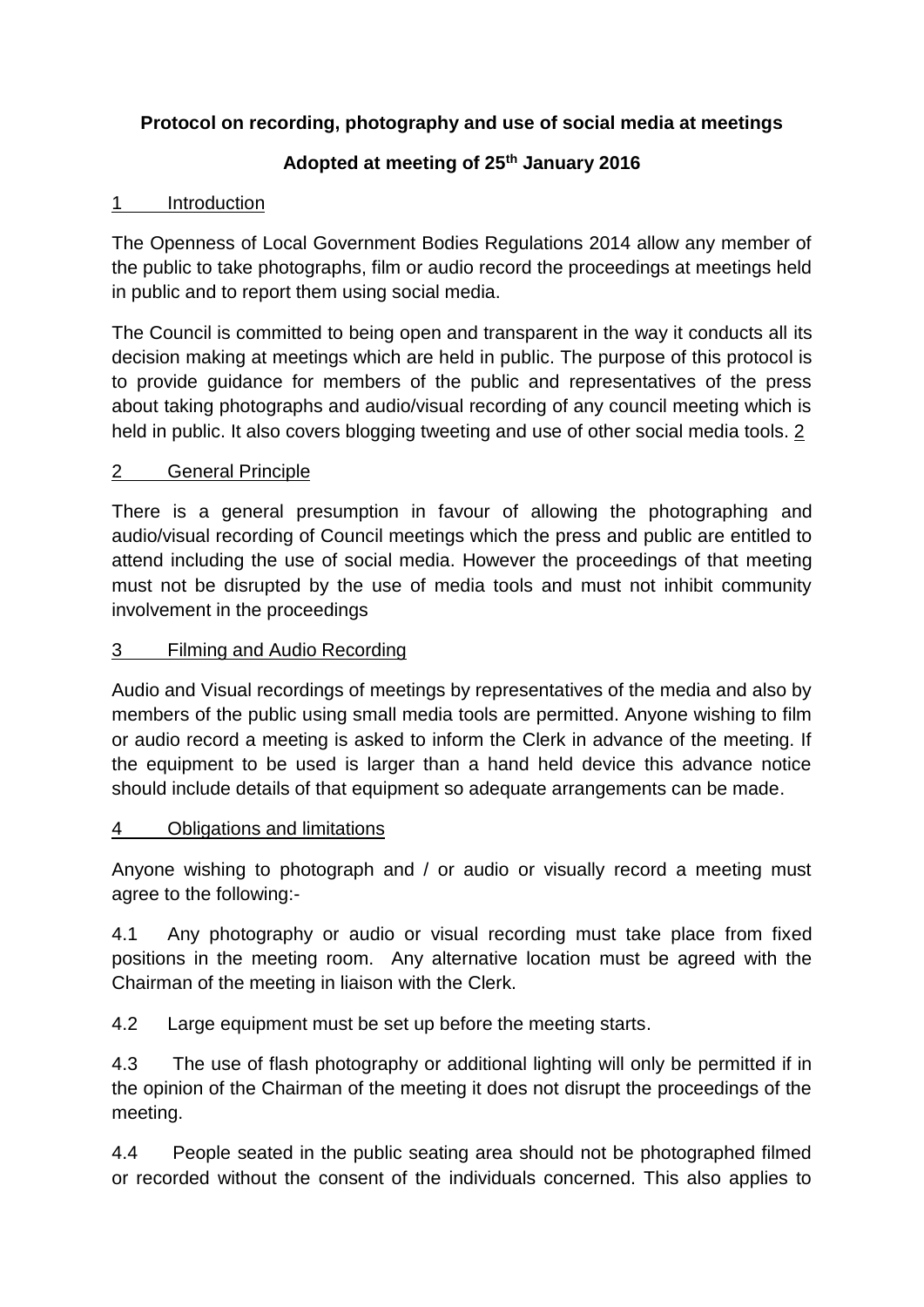those individuals who ask public questions, present a petition or make representations at a council meeting open to the public and who are not seated in the public seating area.

4.5 If members of the public address a meeting that is being filmed or audio – recorded such as objectors to a planning or license application they will be asked if they permit to being filmed or audio- recorded. If they do not the operator will be asked to stop whilst that member of the public is speaking.

4.6 If the chairman of the meeting feels that any photography, audio or visual recording is disrupting the meeting in any way or any pre-meeting agreement has been breached then the operator of the equipment will be required to stop immediately. Examples of disruption include moving outside the designated area, excessive noise, intrusive lighting, a running commentary by the operator or other interruptions and continuing to film when a member of the public addressing the meeting has asked not to be filmed or recorded.

4.7 If during the meeting the press and public are asked to leave a meeting because there are private items of business on the agenda then all rights to record the meeting are removed. The operator of the equipment will be required to stop recording and / or filming and must not leave filming or recording devices in the meeting room.

4.8 If a meeting is adjourned by the Chairman then the operator of the equipment should stop any recording or photography at the point at which the meeting is adjourned.

4. 9 To Comply with any request made by the Chairman regarding respecting the public rights to privacy.

4.10 Use must not be made of an image or recording of a member of the public if consent is refused by that person.

4.11 Photographs audio and visual recordings should not be edited in a way that could lead to misinterpretation of the proceedings. This includes refraining from editing the views recorded in a way that may ridicule or show lack of respect

## 5 Consequences of non compliance

Failure to comply with this protocol may lead to the refusal of any future requests to photograph or audio or visually record any future Council meetings.

## 6 Notices

If a request has been received to take photographs or to audio or visually record a particular meeting, notices to this effect will be displayed in the relevant meeting room. The Chairman of the meeting will also make an announcement that the meeting will be photographed and /or recorded or filmed.